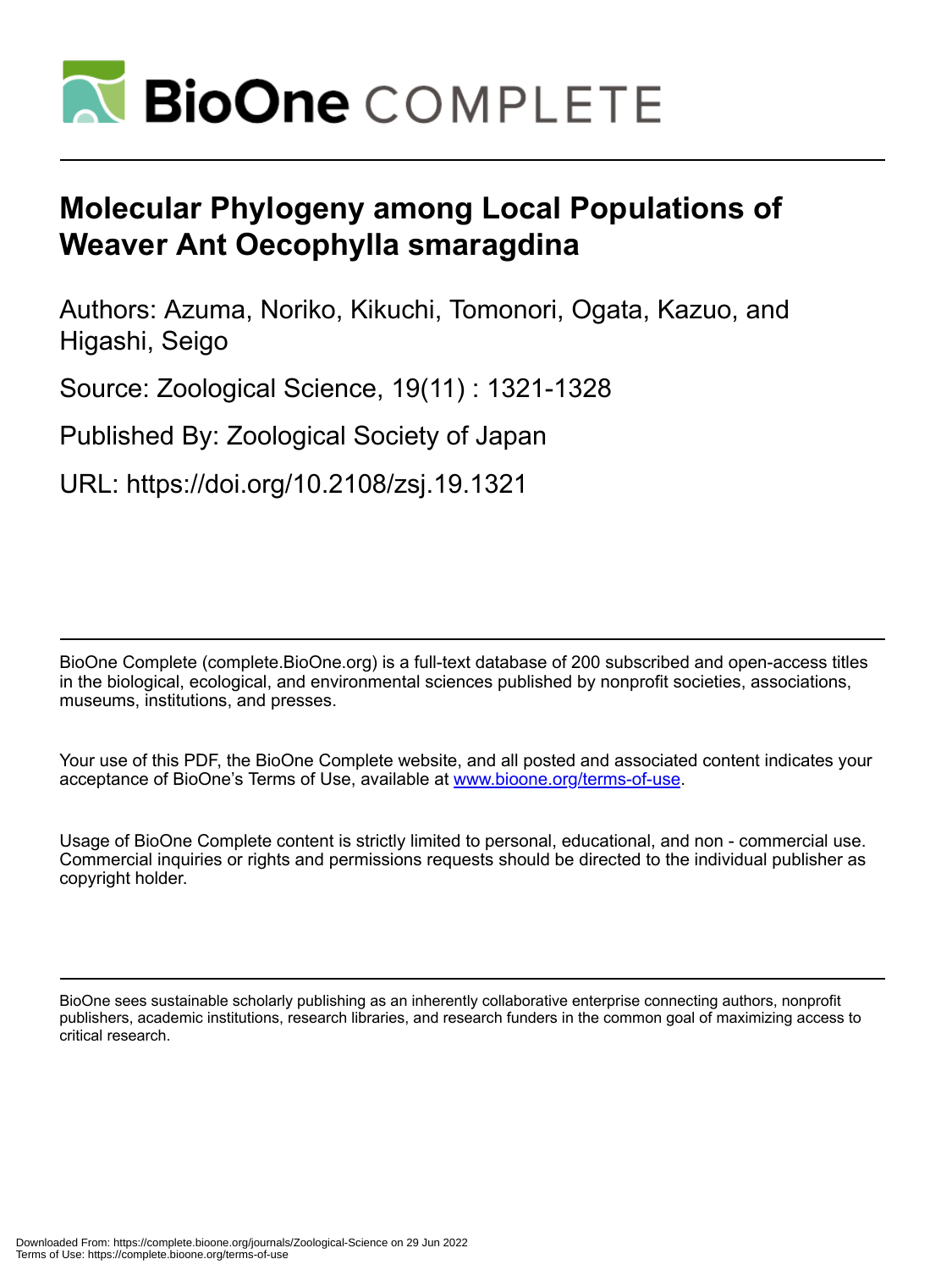# **Molecular Phylogeny among Local Populations of Weaver Ant** *Oecophylla smaragdina*

Noriko Azuma<sup>1\*</sup>, Tomonori Kikuchi<sup>1</sup>, Kazuo Ogata<sup>2</sup> and Seigo Higashi<sup>1</sup>

1 *Graduate school of Environmental Earth Science, Hokkaido University, Sapporo 060-0810, Japan* 2 *Institute of Tropical Agriculture, Kyushu University, Fukuoka 812-8581, Japan*

**ABSTRACT**—The molecular phylogeny of 24 *Oecophylla smaragdina* populations and two *O. longinoda* populations was studied using 647 bp of the mitochondrial cyt *b* gene. The phylogenetic analysis suggested that *O. smaragdina* and *O. longinoda* were separated from each other first, and after that the first within-species divergence of *O. smaragdina* occurred in early stage of their history, in which the Asian, Australian, and Sulawesian groups rose. This grouping was almost coincident with the distribution of landmass in glacial periods in Pleistocene. Thereafter, each group seemed to have independently diverged into present populations on each landmass.

**Key words**: biogeography, cytochrome *b* gene, molecular phylogeny, *Oecophylla,* weaver ant

# **INTRODUCTION**

The weaver ant genus *Oecophylla* (Hymenoptera, Formicidae) is a relatively old genus in the subfamily Formicinae, and 11 fossil species of this genus have been found so far from the Oligocene and Miocene deposits. However, there are only two extant species, *Oecophylla longinoda* (Latreille) distributed in tropical Africa, and *O. smaragdina* (Fabricius) in southeastern Asia and Australia (Wheeler 1922, Bolton 1995). Both of them are arboreal and make peculiar global or elliptical nests of leaves spun with silk supplied by larvae. They form exceptionally aggressive and territorial colonies which sometimes dominate a wide range of forest canopies (Hölldobler 1979). In addition to these distinctive behaviors, they are morphologically unique in the loss of metapleural gland, which has been regarded as a diagnostic character discriminating Formicidae from other aculeate Hymenoptera, and this secondary loss of the gland in the genus is probably an adaptation to arboreal life (Hölldobler and Engel-Siegel 1978).

*Oecophylla smaragdina* is widespread from southern Asia to northern Australia, including many tropical western Pacific islands (Cole and Jones 1948, Lokkers 1986). Therefore, this species seems to be a valuable material for biogeographical study of Tropical Asia. *O. smaragdina* exhibits a high degree of morphological variation especially in the body color of workers: they are light to dark brown in Southeast Asia but are known as 'green tree ants' after

 $*$  Corresponding author: Tel.  $+81-11-706-2251$ ; FAX. +81-11-706-4864. E-mail: anoriko@ees.hokudai.ac.jp

astonishing green color of the abdomen in Australia. Although some authors have classified localized populations into several subspecies based on morphological variation, the phylogenetic relationships of these populations are still unknown.

The objective of this study was to investigate the phylogenetic relationship among local populations of *Oecophylla smaragdina* and between *O. smaragdina* and *O. longinoda*. The mitochondrial cytochrome *b* (cyt *b*) gene was used for this study, since this region seems to have a proper substitution rate for analyzing within-species phylogeny of Hymenoptera and some insect-specific oligonucleotide primers are already designed for this gene (Jermiin and Crozier 1994).

# **MATERIALS AND METHODS**

#### **DNA extraction and sequencing**

We collected adult workers of *Oecophylla smaragdina* from a total of 110 colonies at 23 localities by sampling 1 to 9 (mean±SD: 4.6±2.6) colonies per locality (Table 1 and Fig. 1). From each colony, two or three workers were chosen to examine their DNA sequences (647 bp) from a part of the mitochondrial cyt *b* gene.

DNA was extracted from alcohol-preserved specimens using the reagent Chelex100 (BIO RAD) according to the manufacture's instructions. Total genomic DNA of each specimen was suspended in 20 µl distilled water after ethanol precipitation.

DNA amplification was performed using the polymerase chain reaction (PCR) with a PCR reagent kit (GibcoBRL) according to the manufactures' instructions in 50 µl reaction mixture containing 2 units of Taq polymerase, a pair of oligonucleotide primers (0.5 µM each), dNTP (0.2 mM), Tris-HCl ph 8.4 (20 mM), KCl (50 mM),  $MgCl<sub>2</sub>$  (2.5 mM), and the total genomic DNA as a template (5 µl) with an automated thermal cycler (PCR thermal cycler SP, Takara,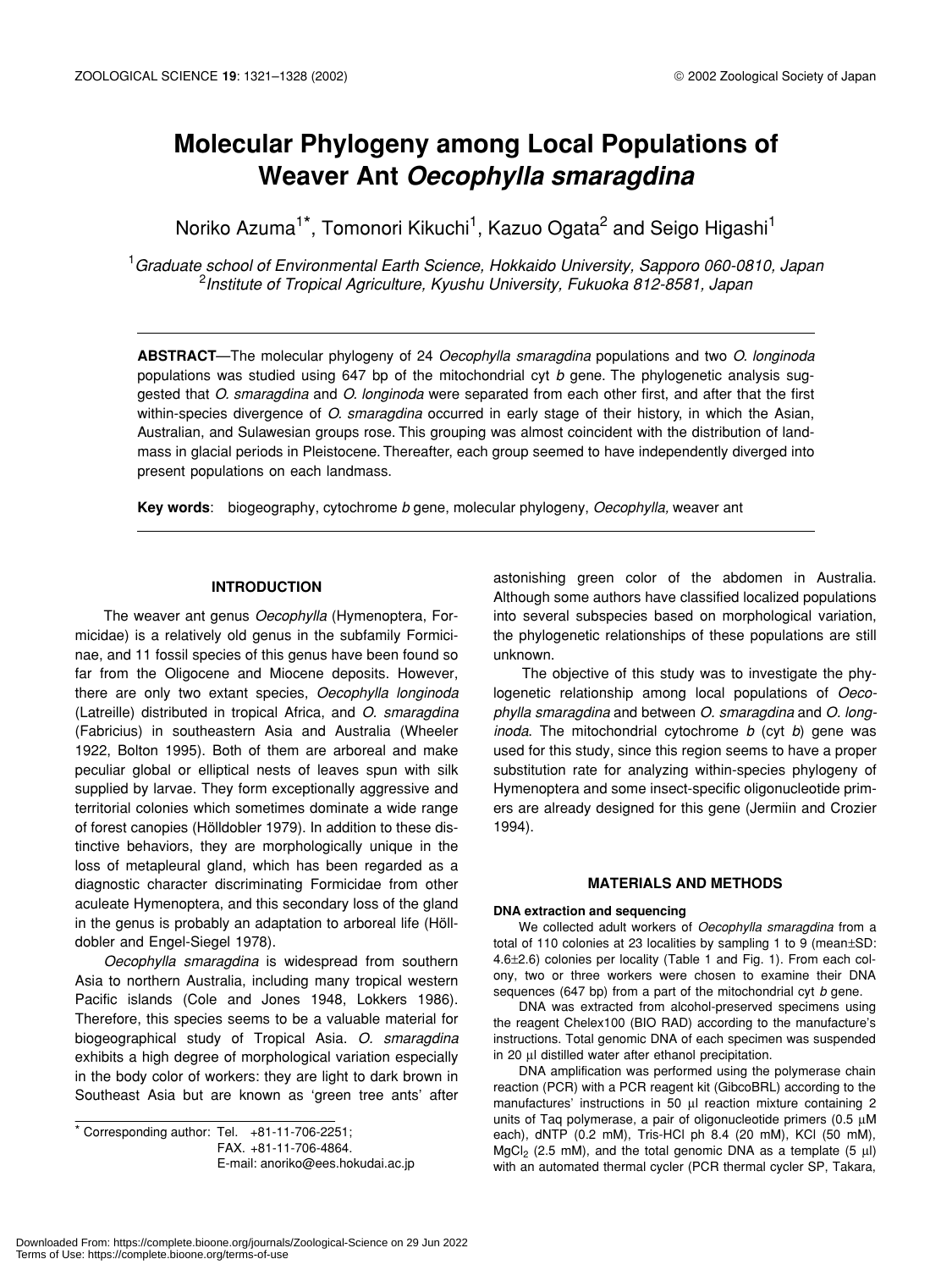#### 1322 N. Azuma *et al.*

Species Code Locality Country (island) Colony number *Oecophylla longinoda* 1 Campo Forest Reserve Cameroon 1 2 Ababuko-Sokoko Forest Kenya 1 **Oecophylla smaragdina** 3 Nurbag Bangladesh 3 3 3 4 Hung Loc Vietnam 2 5 Hat Lot Vietnam 2 6 Ho chi Minh Vietnam 3 7 Bangkok **Thailand** 5 8 Kuala Lumpur 1 Malaysia 4 9 Kuala Lumpur 2 Malaysia 2 10 Palamgkaraya Indonesia (Kalimantan) 6 11 Poring Malaysia (Kalimantan) 3 12 Jakarta 12 Indonesia (Java) 4 13 Mataram **Indonesia (Lombok)** 4 14 Bogor Indonesia (Java) 8 15 Surabaya **Indonesia (Java)** 5 16 Kuta **Indonesia** (Bali) 5 17 Solok Indonesia (Sumatra) 4 18 Ujung Pandang Indonesia (Sulawesi) 5 19 Soroako Indonesia (Sulawesi) 2 20 Lanowulu Indonesia (Sulawesi) 2 21 Mangkutana **Indonesia (Sulawesi)** 2 22 Biak Indonesia (Biak) 5 23 Port Moresby Papua New Guinea 9 24 Darwin Australia 6 25 Rifle Creek Australia 8 26 Cairns Australia 9





**Fig. 1.** Maps of the Old World and Southeast Asia showing collection sites. The numbers indicate the locality codes of Table 1. The shaded regions indicate present distribution of *Oecophylla smaragdina* (Asia and Oceania) and *O. longinoda* (Africa).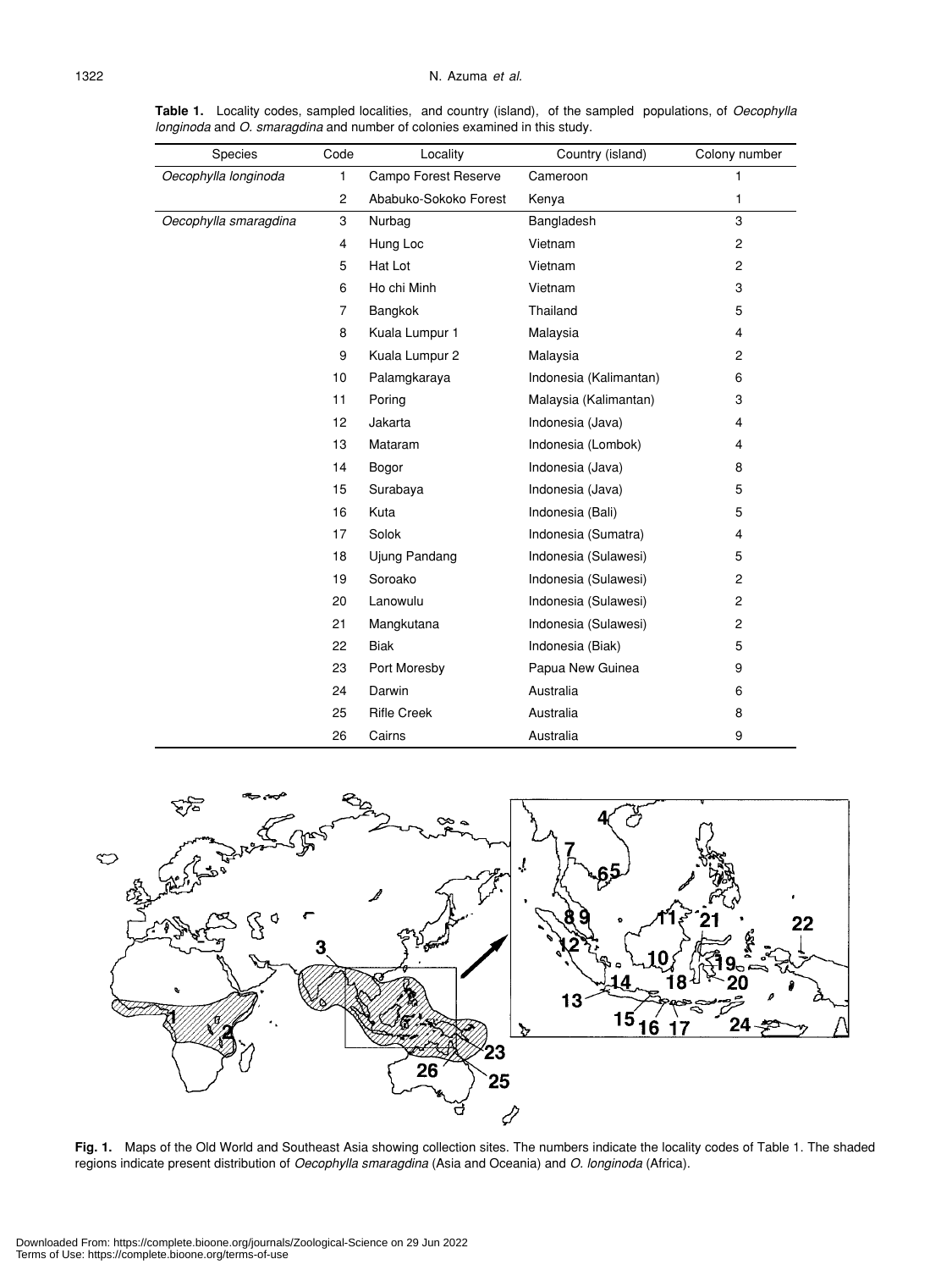

**Fig. 2.** PCR primer position. Number indicates the position, for Cb1 according to *Apis mellifera* mitochondrial genome (Crozier and Crozier, 1993) and for others calculated in this study.

Japan). The thermal cycling parameters were as follows: 95°C 5 min for hot start, 35 cycles of dissociation (92°C, 1 min), annealing (48°C, 1 min), and extention (70°C, 2 min). First we tried to amplify total cyt *b* gene with a set of primers, Cb1; 5'-TATGTACTACCAT-GAGGACAAATATC-3' (forward) and tRs; 5'-TATTTCTTTATTAT-GTTTTCAAAAC-3' (reverse) (Jermiin and Crozier 1994), but some of specimens could not be amplified enough, therefore we designated internal reverse primer Cb4; 5'-CTCATATTTTTATAATTA-GAAATGAT-3', and succeeded to amplify a mitochondrial DNA fragment of a part of cyt *b* gene (ca. 680 bp). After electrophoresis with 1.5% agarose gels in TAE, the proper DNA fragments were cut from the gels and purified with a QIAquick Gel Extraction Kit (QIAGEN).

Purified PCR products were directly sequenced by an automated method using the Dye Terminator Cycle Sequence Kit (Perkin Elmer) and an automated sequencer (model 373A and 310, Division of Applied Biosystems, Perkin Elmer). For exact sequencing we used internal primers newly designated in this study, Cb1.5F; 5'-GAGATTTATATAAAATTCCT-3' (forward), Cb1.5R; 5'- AGGAATTTTATATAAATCTC-3' (reverse), and Cb3; 5'-CCAAT-TCATATTCAACC-3' (forward) in addition to Cb1 and Cb4. Primers' positions are indicated in Fig. 2.

*Oecophylla longinoda* was sampled by other researchers who sent us some specimens preserved in 100% ethanol. Only one colony was available from each of Kenya and Cameroon. Two or three workers of each colony were used for DNA sequence analysis in the same manner for *O. smaragdina*.

The sequence data of 26 populations are deposited in the DNA Data Bank of Japan database (DDBJ) with accession No. AB056064–056089.

# **Estimation of sequence diversity and construction of phylogenetic trees**

Prior to the analysis of *Oecophylla smaragdina* haplotypes, the monophyly of *O. smaragdina* and *O. longinoda* was confirmed by constructing a molecular phylogenetic tree of nine formicine species, using neighbor-joining (NJ) method with Kimura's two-parameter method for estimating the genetic distance. Transversional nucleotide substitution in the beginning part of cyt *b* gene (405 bp) was available for *Formica lugbris* (accession No. AF191159)*, Stigmacros* sp. (AF191162)*, Notoncus* sp*.* (AF191161)*, Lasius neglectus* (AF191160)*, Liometopum occidentale* (AF146721)*, Ochetellus* sp*.* (AF146722)*,* and *Linepithema humile* (AF146720) cited from DDBJ/GenBank/EMBL databases.

After the separation of *Oecophylla smaragdina* and *O. longinoda* was confirmed, the latter species was used as an out-group for constructing molecular phylogenetic trees of haplotypes representing 24 localities. Both of transitional and transversional substitutions of cyt *b* gene (647 bp) were taken into account for constructing the trees by neighbor-joining (NJ) method with Kimura's two-parameter estimation and by maximum-likelihood (ML) method with HKY 85 model (PAUP\*4.0 Beta Version 8).

#### **RESULTS**

# **Sequence diversity**

DNA sequences of the two or three colony mates were always identical with each other. Moreover, the haplotypes were identical among different colonies within each locality except in Kuala Lumpur where six colonies were divided into two haplotypes. In this paper, population is defined as a group of colonies which are distributed in the same locality and show an identical haplotype of DNA sequence of 647 bp mitochondrial cyt *b* gene. Overall, the DNA sequence analysis detected a total of 24 *Oecophylla smaragdina* and two *O. longinoda* haplotypes from 25 localities, including two haplotypes in Kuala Lumpur, Kuala Lumpur 1 from Lake Garden and Kuala Lumpur 2 from the area of University of Malaya in Petaling Jaya. The haplotypes were grouped into four groups, i.e. African, Asian, Sulawesian and Australian groups (shown below), and the sequence divergences within and between groups are shown in Table 2. The sub-

**Table 2.** Range of sequence divergence (%) for the mitochondrial cytochrome *b* of *Oecophylla* estimated by Kimura's 2-parameter method for all codon positions and for first and second codon positions (in parentheses).

|                  | O. longinoda | O. smaragdina              |                            |                               |
|------------------|--------------|----------------------------|----------------------------|-------------------------------|
|                  | Africa       | Asian group                | Sulawesian group           | Australian group              |
| Africa           | 1.88 (0.15)  | 7.82-9.76 (1.25-2.20)      | 7.13-7.81 (1.88-2.52)      | $7.80 - 8.69$ (1.56-2.36)     |
| Asian group      | $-$          | $0.15 - 2.05(0.15 - 0.62)$ | $3.99 - 5.50(0.93 - 1.56)$ | $4.64 - 6.53(0.62 - 1.41)$    |
| Sulawesi group   |              |                            | $0.15 - 1.25(0.15)$        | $3.33 - 4.48(0.93 - 1.56)$    |
| Australian group | -            | -                          | -                          | $0.15 - 2.84$ (0.15 $-0.78$ ) |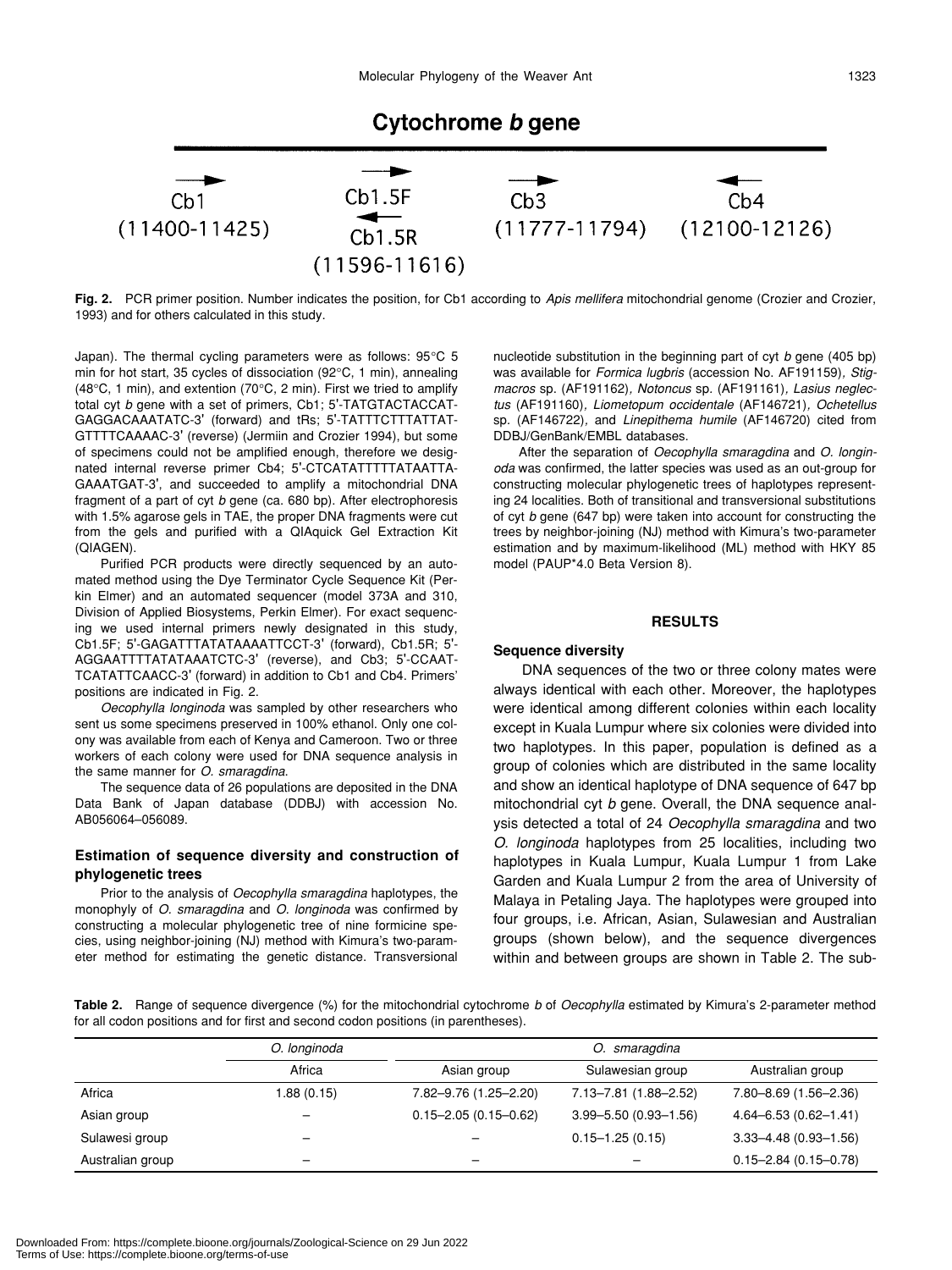

0.01 substitutions/site

**Fig. 3.** Neighbor-joining tree inferred from the cyt *b* sequence (405 bp) of genus *Oecophylla* and some other ant species. The genetic distances were estimated by Kimura's 2-parameter method using all substitutions. The locality name at the end of each branch indicates the haplotype coincident in each place, and the figure in parentheses, locality code of Table 1 and Fig. 1. The figures above the branches indicate bootstrap values (%) derived from 1000 replications, and the figure below branches in parentheses indicate bootstrap values using only transversional substitutions.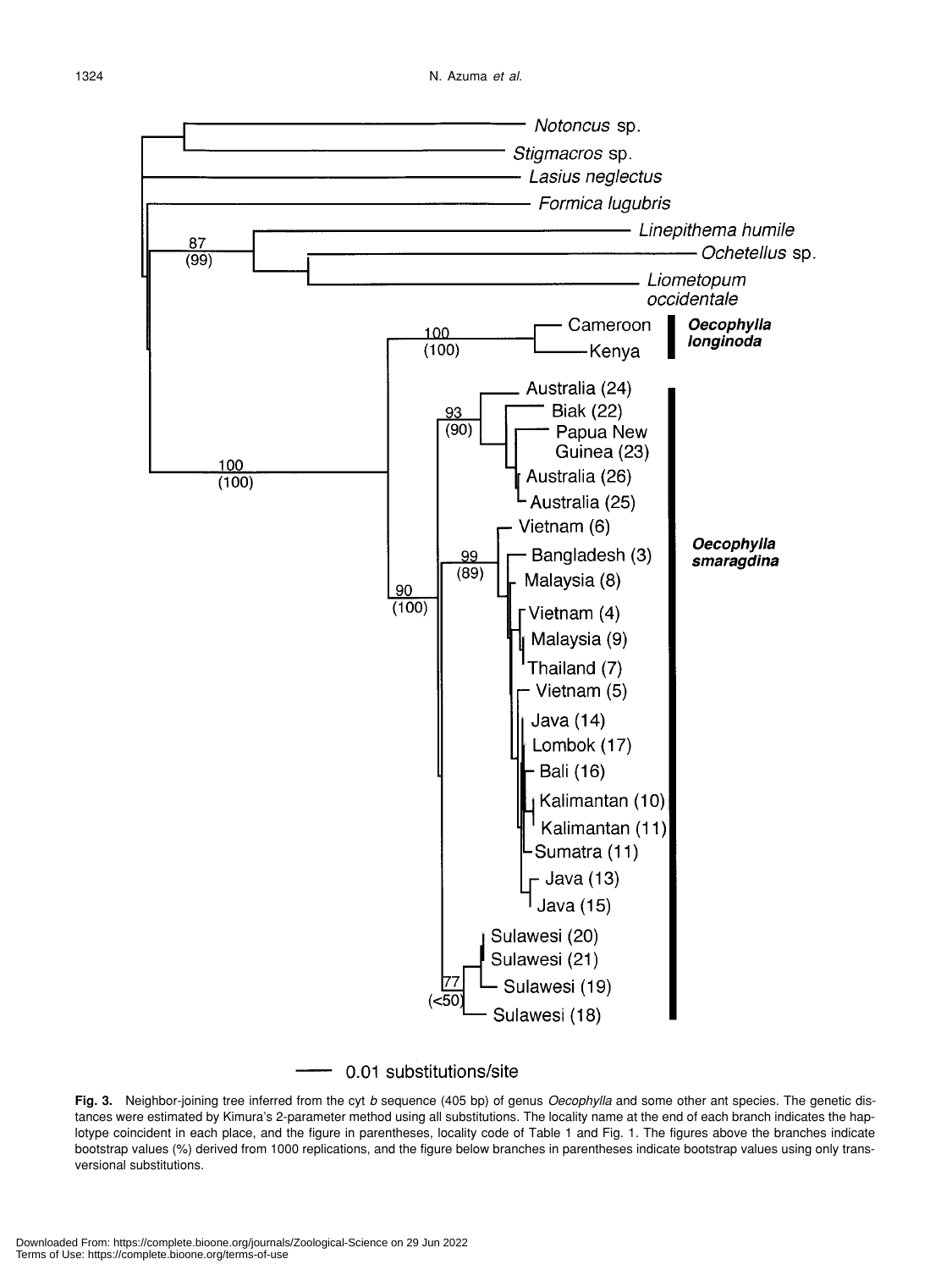stitution rates of first and second codon positions to all positions (mean±SD) were 0.232±0.049 among *smaragdina* groups and 0.229±0.045 between two species suggesting that probably the nucleotide substitutions are not saturated.

# **Molecular phylogenetic trees**

Phylogenetic tree for 405 bp of cytochrome *b* gene by NJ method shows that genus *Oecophylla* was monophyletic, and the populations of *O. longinoda* were distinct from *O.*



**Fig. 4.** Neighbor-joining tree inferred from the cyt *b* sequence (647 bp) of *Oecophylla smaragdina*, using *O. longinoda* as an out-group. The small figures above the branches indicate bootstrap values (%) derived from 1000 replications.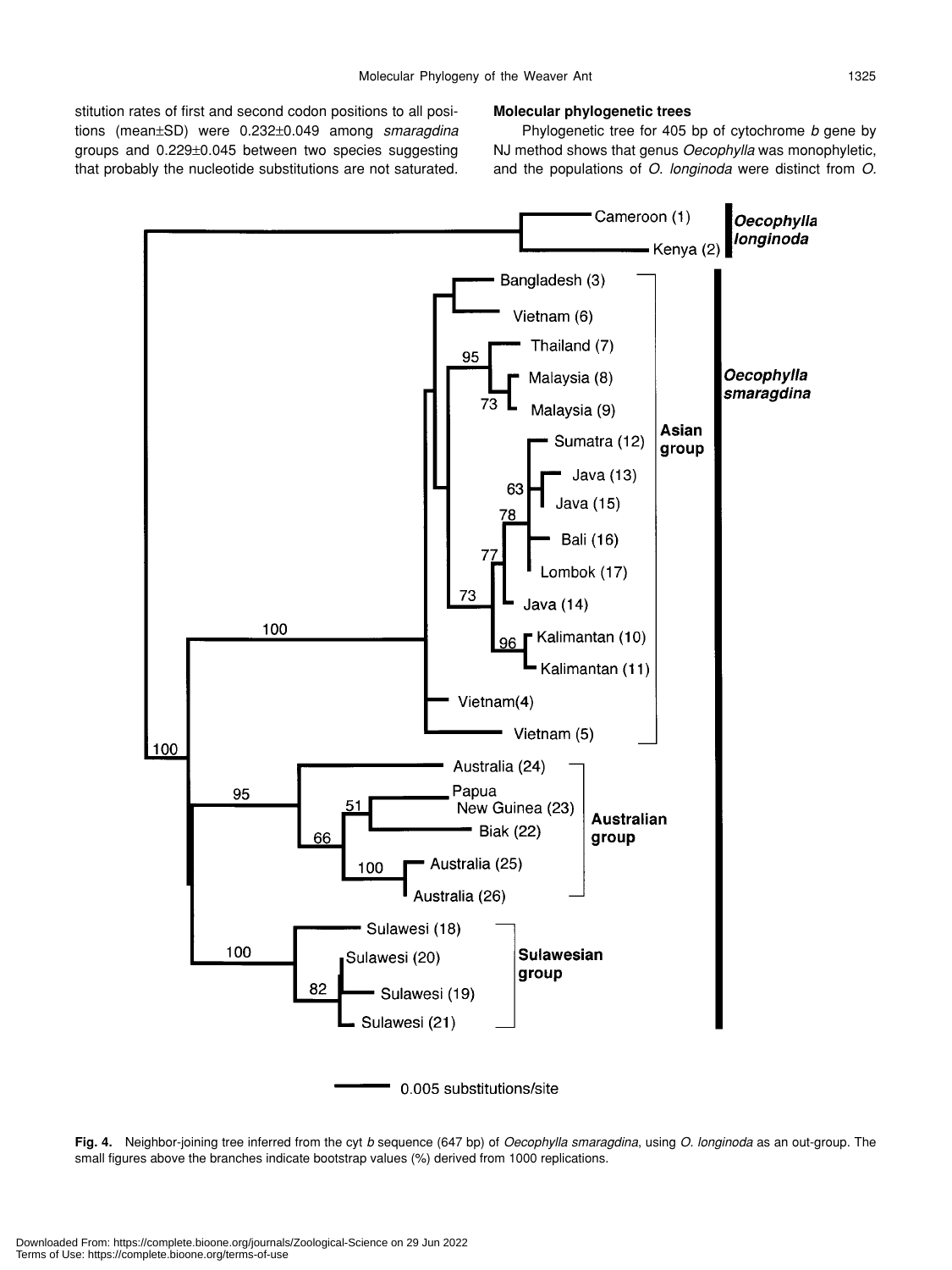*smaragdina*, ratifying their classification as different species (Fig. 3). *Oecophylla smaragdina* and *O. longinoda* diverged from their common ancestor before *O. smaragdina* itself diversified into three lineages, i.e. Asian, Australian, and Sulawesi groups. After that, each lineage seemed to have further diverged into the present local populations independently. However, this tree comprises some branches with too low bootstrap values to determine the intraspecific phy-



**Fig. 5.** Maximum likelihood tree by HKY 85 model inferred from the cyt *b* sequence (647 bp) of *Oecophylla smaragdina* populations, using *O. longinoda* as an out-group. The small figures above the branches indicate bootstrap values (%) derived from 500 replications.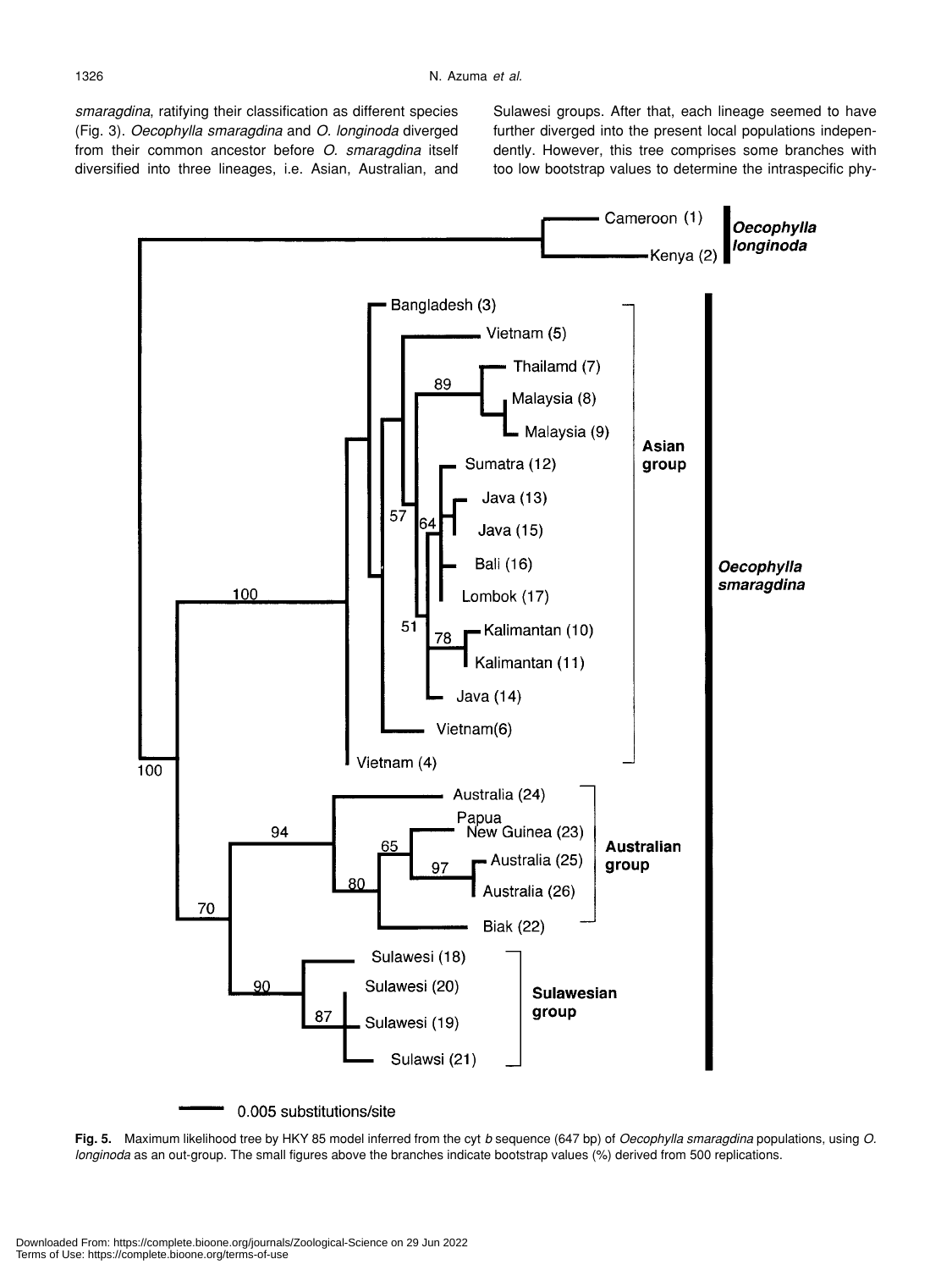logeny of *O. smaragdina*. For instance, Sulawesian group was ramified from Asian and Australian groups at low bootstrap. The uncertainty in this tree was partly due to the shortage of informative sites in short sequences of 405 bp.

NJ tree for 647 bp of cytochrome *b* gene of *Oecophylla smaragdina* with the out-group *O. longinoda* also shows that *O. smaragdina* diverged into three groups, including Sulawesian group which seems clearly independent of other two groups at present (Fig. 4). Compared with the deep separation in *O. smaragdina*, within-species divergence in *O. longinoda* seemed less extensive, because sequence divergence was as small as 1.88% even between Kenya and Cameroon which were located near the eastern and western margins of their distribution, respectively (see Table 2). The ML tree was almost consistent with NJ tree in outlines of divergence of three *O. smaragdina* groups (Fig. 5), and the difference between the two trees is attributed to some branches of low bootstrap values (<50%).

#### **DISCUSSION**

The sequence diversity of the mitochondrial cytochrome *b* gene suggests that *Oecophylla smaragdina* and *O. longinoda* are independent each other, and that *O. smaragdina* diverged into Asian, Australian, and Sulawesian groups each of which is clearly monophyletic.

Bolton (1995) listed 5 subspecies of *Oecophylla smaragdina* in his latest catalogue of ants, and some of them may reflect local populations or local groups which we found in this analysis. For example, one of the subspecies, *O. smaragdina selebensis* Emery may represent the present Sulawesian group. However, these subspecies names still remain merely following a nomenclatural rule without testing the compatibility with modern subspecies concept (Mayr and Ashlock, 1991). More detailed morphological comparisons are required for the classification of subspecies, and the present results will supply useful information to establish intraspecific taxonomy of *O. smaragdina* that is uncertain so far.

For ants, average evolutionary rate of mitochondrial cytochrome *b* was estimated as 0.165% substitutions per million years using the first and second codon positions (Crozier *et al.,* 1997). Using this rate, *Oecophylla smaragdina* and *O. longinoda* was estimated to have diverged at 7.5–15.3 Ma (million years ago), in Miocene, with following divergence among Asia, Sulawesi, and Australia groups of *O. smaragdina* at 3.8–9.5 Ma, in late Miocene or Early Pliocene. The internal diversifications of Asian, Sulawesi and Australian groups were estimated to have started at 3.8 Ma, 0.9 Ma and 4.7 Ma, respectively.

Paleontological evidence shows that several species of *Oecophylla,* perhaps including a common ancestor of *O. smaragdina* and *O. longinoda*, prospered in the Oligocene and Miocene (Bolton, 1995). Based on morphological and paleontological evidences Wilson and Taylor (1964) concluded that the common ancestor of the extant species was

the fossil species *O. sicula* which had been discovered from a Miocene deposit in Sicily (Emery, 1891). This is not inconsistent with the present results suggesting that *O. longinoda* and *O. smaragdina* were established after the middle or late Miocene when molecular divergence occurred.

Fossil evidence suggests that *O. sicula* was distributed around Europe in Miocene, and this species might have expanded from Africa to Asia in this period. As temperatures started to fall at the beginning of the Pliocene, some populations probably persisted in tropics of Asia and Africa, while other populations became extinct in northern area. After that the expansion of desert over North Africa to the Middle East following the Pliocene cooling isolated Asian populations and African from each other completely, and gave rise of two species *O. longinoda* and *O. smaragdina.*

The present results further indicate that the first intraspecific divergence of *Oecophylla smaragdina* into Asian, Sulawesian, and Australian groups occurred shortly after speciation, and subsequent diversifications into local populations started at late Pliocene or at the beginning to middle of Pleistocene. This dating is consistent with the transgression and regression of land area in Asia. In the glacial periods in Pleistocene, the sea level was ca. 200 meters lower than today. Most of Greater Sunda Is. and Kalimantan were probably connected with the Asian Continent (Heaney, 1986), and the current continental shelves are considered to delineate the boundaries of landmasses. The Asian landmass was isolated from Australia–New Guinea landmass throughout Pleistcene, and Sulawesi was independent from the two landmasses even in the glacial periods. These geographic clusters are coincident to genetic clusters of *O. smaragdina* in this study. The biogeographical boundaries of Wallace's line and Lydekker's line also agree with the phylogenetic clustering, excepting Lombok. Although Wallace's Line lies between Bali and Lombok and the latter belongs to the Wallacea area consisting of Sulawesi and most of Lesser Sunda Is., the Lombok (Mataram) population is genetically closer to the Bali (Kuta) population than to Sulawesi populations. The Lombok population probably migrated from Bali or Java across the narrow Lombok Channel, by rafting or blow. Indeed, *O. smaragdina* has been found on isolated islands not connected with any other islands or continents, suggesting the occasional occurrence of accidental drifting.

#### **ACKNOWLEDGEMENTS**

We express sincere thanks to Dr. H. Suzuki for his guidance of DNA work and technical supports, Dr. A. N. Andersen (CSIRO Tropical Ecosystems Research Centre, Australia) and his family for kind help in sampling in Australia, Dr. K. Tsuji (Toyama University), Mr. T. Shimamura, Dr. H. Hirosawa and Dr. H. Miyata for kind help, and Prof. J. Billen (Zoological Institute K. U. Leuven, Belgium) for providing indispensable African samples. This study was primarily supported by a JSPS Grant-in-Aid (No.13640623), and partly, by a Grant-in-Aid for Overseas Research Project in 1999–2000 (No. 11691192) from the Ministry of Education, Science, Sports and Cul